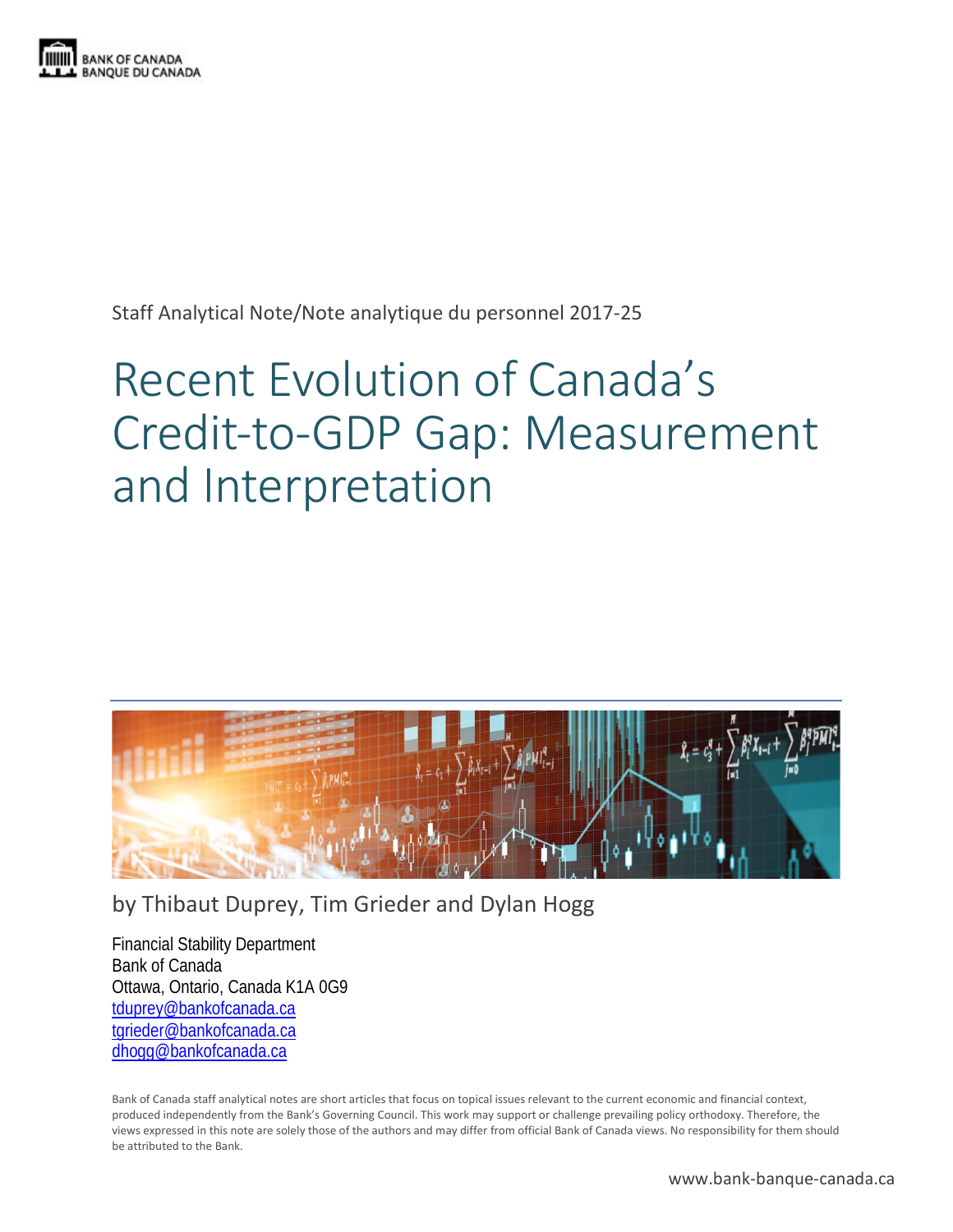## **Acknowledgements**

We would like to thank Marc-André Gosselin and Brian Peterson for helpful discussions.

#### **Abstract**

Over the past several years, the Bank for International Settlements has noted that Canada's credit-to-GDP gap has widened and is above thresholds indicating future banking stress. In this note we take a closer look at the subcomponents of credit and find that (i) excluding nonfinancial government enterprises narrows the credit-to-GDP gap to well below worrisome thresholds and (ii) excluding borrowings between interrelated corporations (i.e., focusing only on borrowing through banks or financial markets) significantly decreases the level of the credit to GDP ratio and modestly widens the gap. We also review the literature and discuss the benefits and limitations of using the credit-to-GDP gap as a measure of vulnerabilities in the Canadian financial system.

*Bank topics: Credit and credit aggregates; Business fluctuations and cycles; Financial stability; Monetary and financial indicators; Recent economic and financial developments; Sectoral balance sheet*

*JEL codes: D1, E3, E32, G01, G1, G2, G21, G3, G30*

## **Résumé**

Au cours des dernières années, la Banque des Règlements Internationaux a constaté que l'écart du ratio crédit/PIB du Canada s'est accentué et dépasse les seuils signalant des tensions à venir dans le système bancaire. Dans notre note, nous nous penchons sur les sous-composantes du crédit et tirons les conclusions suivantes : 1) le fait d'exclure les entreprises publiques non financières réduit l'écart du ratio crédit/PIB à un niveau bien en deçà des seuils préoccupants; 2) le fait d'exclure les emprunts entre sociétés affiliées (c'est-à-dire de ne tenir compte que des emprunts intermédiés par des banques ou les marchés financiers) réduit de façon notable le niveau du ratio crédit/PIB et creuse légèrement l'écart. Enfin, nous examinons aussi la littérature et analysons les avantages et les limites de l'utilisation de l'écart du ratio crédit/PIB comme instrument de mesure des vulnérabilités du système financier canadien.

*Classification de la Banque : Crédit et agrégats du crédit; Cycles et fluctuations économiques; Stabilité financière; Indicateurs monétaires et financiers; Évolution économique et financière récente; Bilan sectoriel*

*Classification JEL : D1, E3, E32, G01, G1, G2, G21, G3, G30*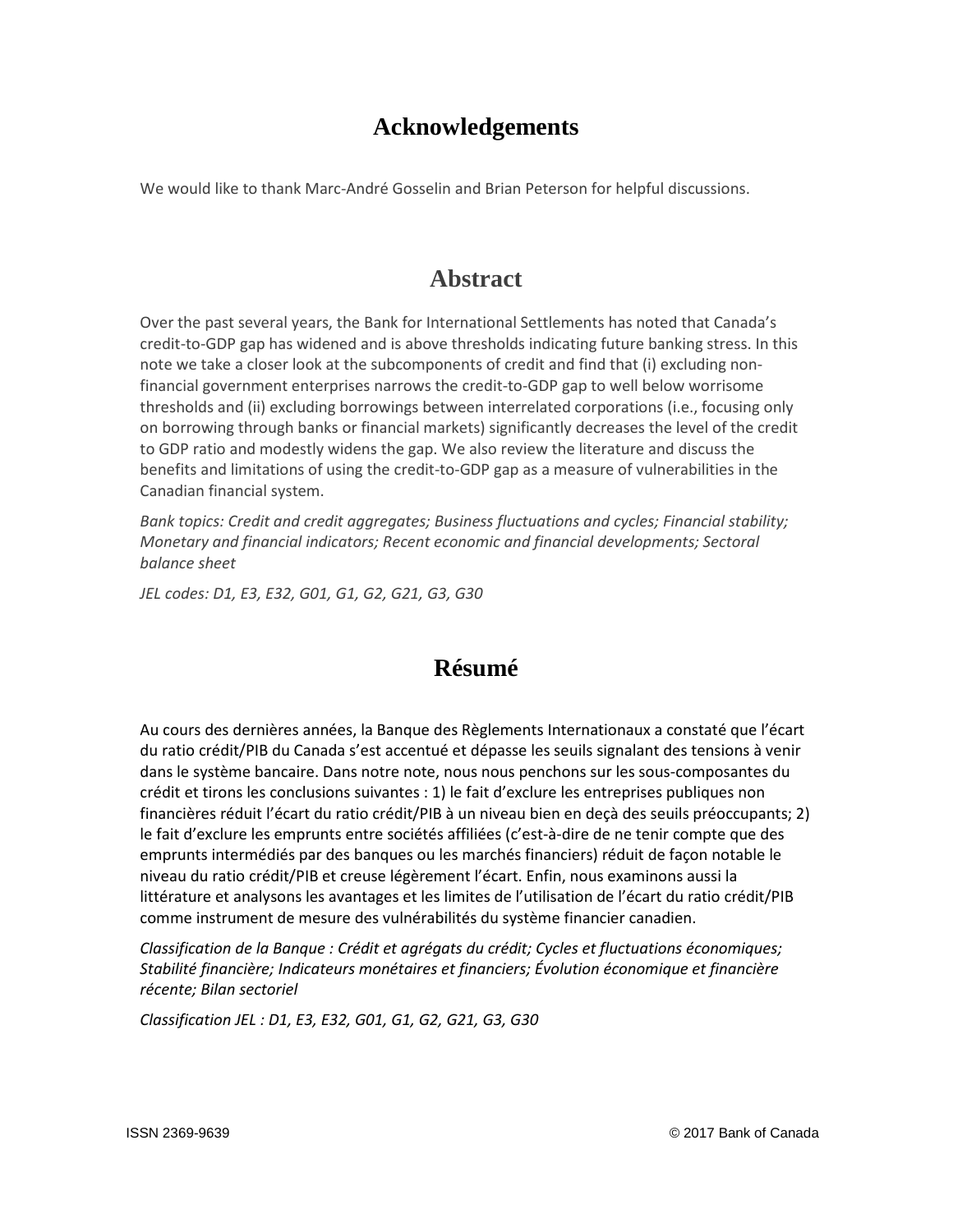## 1. The Credit-to-GDP Gap Aims at Measuring Vulnerabilities in the Financial Sector

The level of Canada's credit-to-GDP *ratio*, regardless of the definition of credit used, has increased substantially over the past few years and is currently near its all-time high. This large and rapid increase has pushed the Bank for International Settements' (BIS's) measure of Canada's credit-to-GDP *gap* above thresholds considered to be useful early-warning signals for future banking crises (BIS 2017).

In general, the credit-to-GDP gap is calculated using the time-series filter proposed in Hodrick and Prescott (1997), known as the HP filter. The HP filter is a common technique used to decompose a time series, such as the credit-to-GDP ratio, into two components. The first is a trend component that captures low-frequency movements in the credit-to-GDP ratio. The second is the gap (or cyclical) component, which measures deviations in the credit-to-GDP ratio from its trend.**[1](#page-2-0)**

The credit-to-GDP gap has received some attention from policy-makers over the past few years because it is considered to be a useful indicator of future stress in the banking sector. For instance, Drehmann, Borio and Tsatsaronis (2011) show that, in a panel of 36 developed economies, the credit-to-GDP gap performs best as an indicator for the accumulation of system-wide vulnerabilities that typically lead to banking crises (Leaven and Valencia 2013). Drehmann and Tsatsaronis (2014) compare the early-warning ability of different indicators and find that the credit-to-GDP gap is statistically the best early-warning indicator of a banking crisis at horizons between two and five years. The BIS (2017) notes that two-thirds of past banking crises were preceded by credit-to-GDP gaps above 10 percentage points.

Given its ability to provide some signal of banking crises, the credit-to-GDP gap was adopted as a common benchmark across jurisdictions to guide the implementation of Basel III's countercyclical capital buffer (BCBS 2010).**[2](#page-2-1)** The aim of this tool is to increase the resilience of the banking sector. Banks are required to build up a capital buffer during periods associated with higher vulnerabilities measured by stronger-than-average credit growth. Policy-makers can then release the capital buffer during periods of financial stress to avoid an excessive contraction of credit.

 $\overline{a}$ 

<span id="page-2-0"></span><sup>&</sup>lt;sup>1</sup> A one-sided filter is used so that the trend component is estimated using current and past information rather than the entire time series. The smoothing parameter is set to 400,000 because financial cycles are assumed to be four times longer than traditional business cycles. See Drehmann, Borio and Tsatsaronis (2011) for further information.

<span id="page-2-1"></span>**<sup>2</sup>** National authorities are expected, however, to apply judgment, using the best information available to gauge the buildup of system-wide risk, rather than relying mechanistically on the credit-to-GDP gap.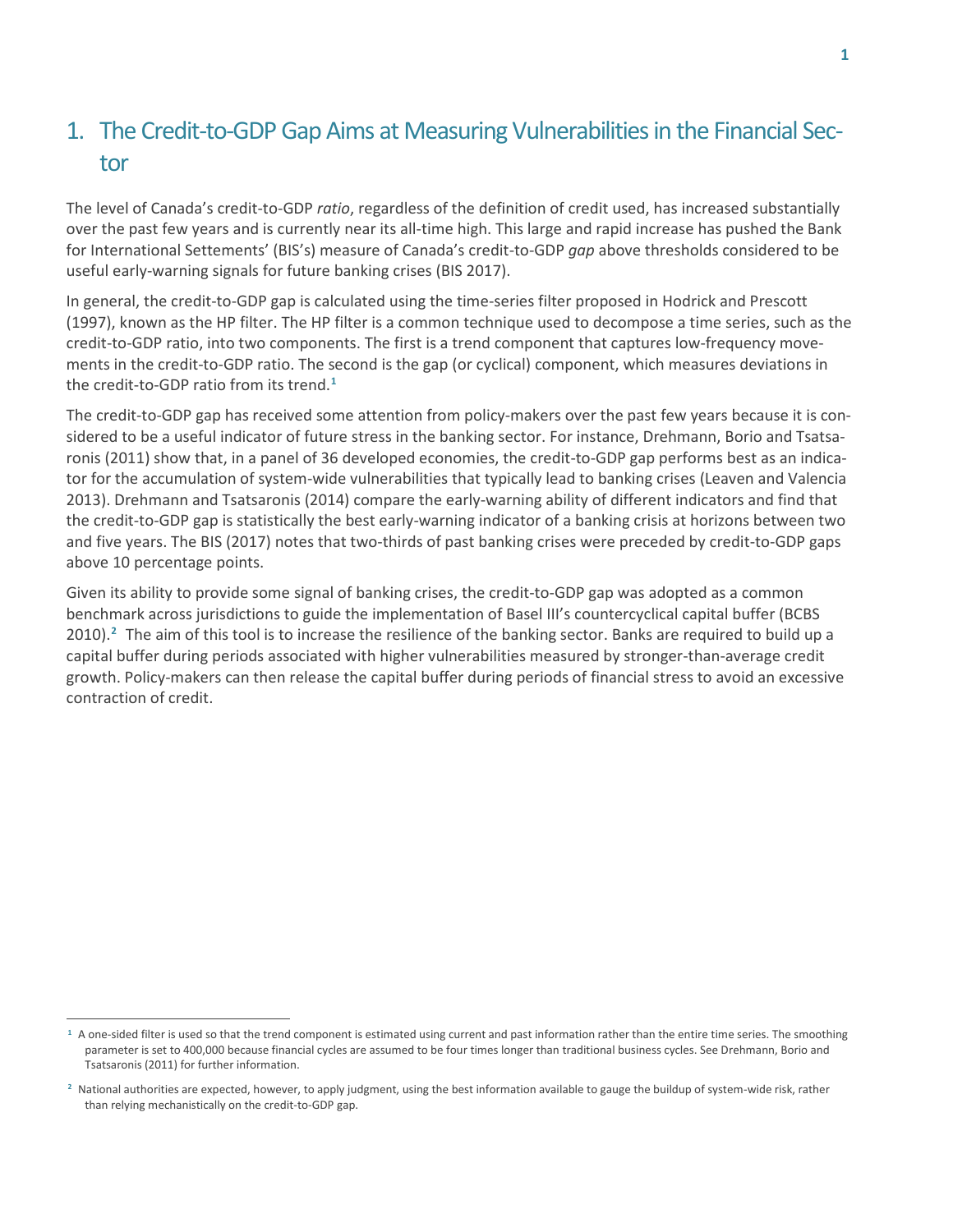## 2. Canada's Credit-to-GDP Gap Remains Positive but Has Narrowed Recently

**Chart 1** plots our measure of the credit-to-GDP ratio, along with the estimated trend and gap components given by the HP filter. The credit-to-GDP ratio includes credit extended to households and the non-financial corporate sector relative to GDP.**[3](#page-3-0)** The credit-to-GDP ratio has increased by about 45 percentage points since 2007. The estimated trend has also moved higher, albeit at a slower pace. As a result, the average of the credit-to-GDP gap has been elevated over the past 10 years with two increases related to temporary weaknesses in GDP associated with the 2007–09 financial crisis and the oil price shock that began in 2014. Recently, the gap has started to narrow because (i) the estimated trend is catching up with the credit-to-GDP ratio and (ii) the credit-to-GDP ratio is falling. As of the second quarter of 2017, the credit-to-GDP gap stood at 7.6 percentage points.

 $\overline{a}$ 



Our measure of the gap is currently below the BIS's gap for Canada (**Chart 1**) and is also below the BIS's 10-percentage-point critical threshold. The main reason for these differing results is that, contrary to the BIS, we exclude non-financial government business enterprises (also known as Crown corporations).**[4](#page-3-1)** We exclude these entities because their debts are backed by the creditworthiness of federal or provincial governments and, therefore, should not factor into financial stability implications associated with debt in the private sector. **[5](#page-3-2)** We also exclude lending between affiliated companies (i.e., loans between a foreign parent company and a domestic subsidiary or between two domestic subsidiaries related to the same foreign parent). We judge the financial stability implications associated with this type of lending to be few since credit is not being extended directly by financial institutions or financial markets. This choice has a large impact on the level of the credit-to-GDP ratio, but a smaller impact on the gap.

## The strength in credit extended to non-financial corporations is the main driver of the current credit-to- GDP gap

We now take a closer look at the main factors driving the widening in our measure of the gap in recent years. **Chart 2** plots the credit-to-GDP ratio for the household sector, as well as its trend and gap components, while **Chart 3** does the same for the non-financial corporate sector.

Between 2001 and 2010, the household credit-to-GDP ratio increased by 34 percentage points, while the ratio was subdued in the non-financial corporate sector. These developments led to a widening of the credit-to-GDP gap in the household sector and a narrow or negative gap in the non-financial corporate sector.

The situation reversed starting in 2011. Household credit growth began to slow, while, at the same time, its estimated trend continued to increase rapidly, resulting in a gap at close to zero. This closing of the gap is because

<span id="page-3-0"></span>**<sup>3</sup>** The household sector includes non-profit institutions serving households. The non-financial corporate sector includes private non-financial corporations and excludes non-financial government business enterprises.

<span id="page-3-1"></span>**<sup>4</sup>** The International Monetary Fund, in its *Global Financial Stability Report* (IMF 2017), adopts a similar approach. Debt from government-owned corporations is not included in the IMF's measure of the ratio of non-financial corporate debt to GDP.

<span id="page-3-2"></span>**<sup>5</sup>** We caution, however, that such debt from government business enterprises would be included in broader measures of debt that incorporate public indebtedness.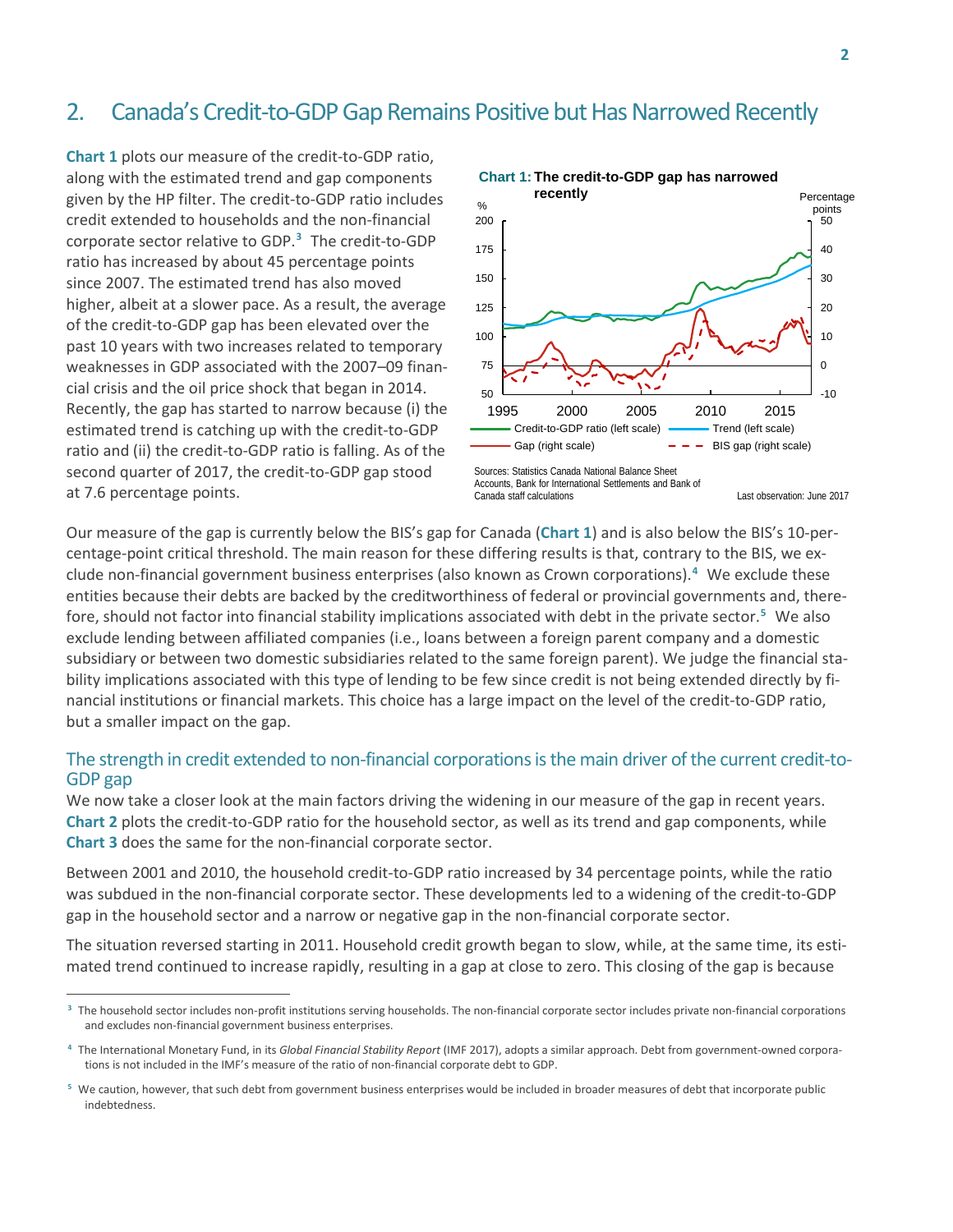the trend integrates recent observations slowly and does not immediately reflect a slower growth rate of the credit-to-GDP ratio. Conversely, the credit-to-GDP ratio of the non-financial corporate sector started to grow, albeit from a lower level, leading to a widening of its gap. Essentially, the non-financial corporate sector is responsible for the recent widening in the aggregate credit-to-GDP gap. Loans, bonds and inter-affiliate lending are the main drivers of the recent growth in non-financial corporate credit (**Box 1**).

Although the widening in the overall credit-to-GDP gap in recent years was driven by the non-financial corporate sector, this development masks the higher level and growth of debt in the household sector. The level of the credit-to-GDP ratio is currently about 30 percentage points higher in the household sector than in the non-financial corporate sector, and, since 2001, the household credit-to-GDP ratio has increased by 40 percentage points, in comparison with 24 percentage points for the non-financial corporate sector.







Accounts and Bank of Canada staff calculations

Last observation: June 2017

Sources: Statistics Canada National Balance Sheet Accounts and Bank of Canada staff calculations

Last observation: June 2017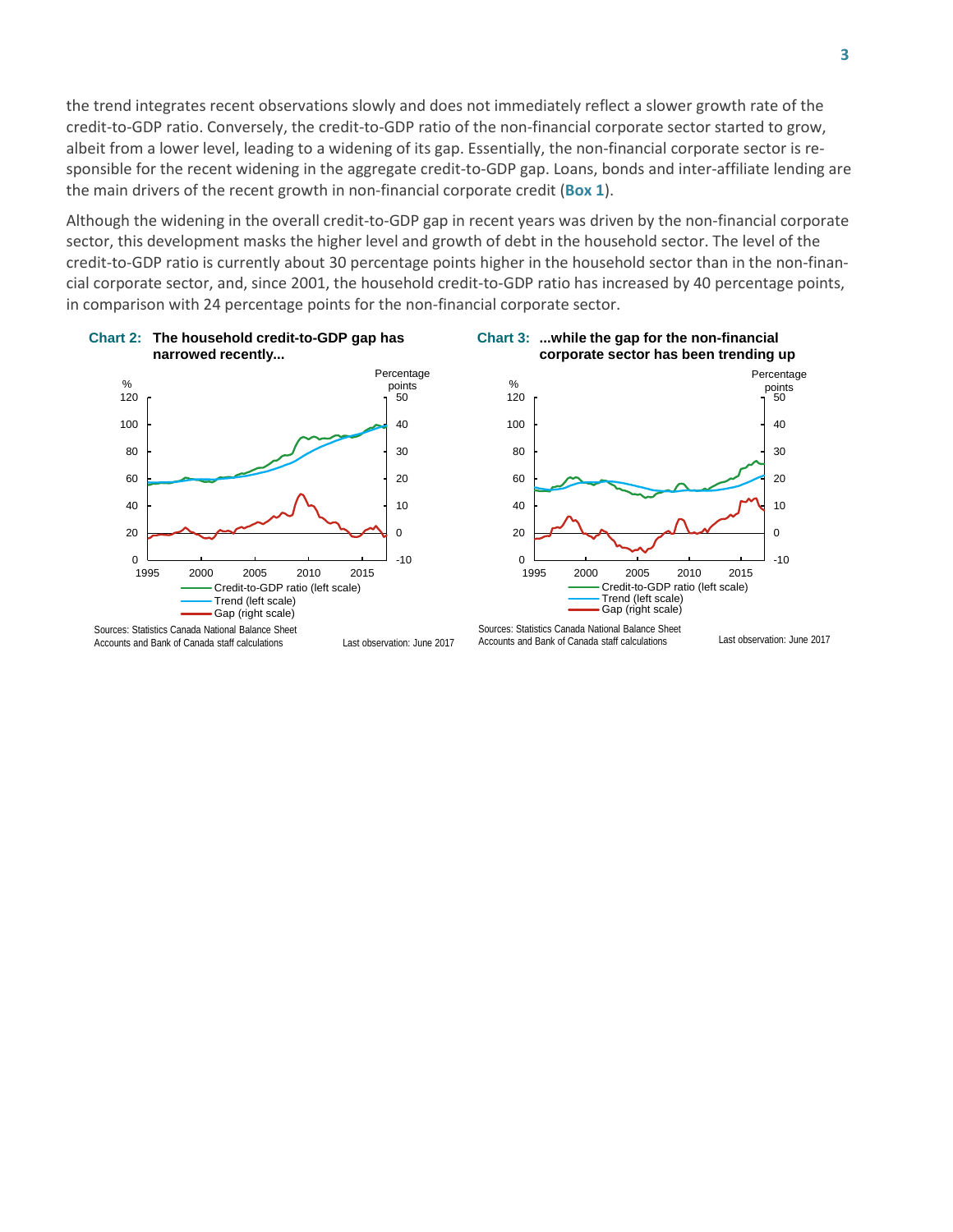#### **Box 1: The Drivers of the Increase in Non-Financial Corporate Debt**

**Chart 1-A** shows the breakdown of credit supplied to the non-financial corporate sector into its various sub-components.**[6](#page-5-0)** Bonds and non-mortgage loans, which account for about 50 per cent of total credit supplied to the non-financial corporate sector, are the largest drivers of the recent increase in non-financial corporate debt.





**Breakdown of non-financial corporate debt Table 1-A: Components of non-financial corporate debt and their contribution to growth in debt**

**Share of total** 

|                                         | Share of total<br>debt in June<br>2017 (per<br>cent) | <b>Contribution to</b><br>total debt growth<br>since 2011 (per<br>cent) |
|-----------------------------------------|------------------------------------------------------|-------------------------------------------------------------------------|
| Canadian short-term paper               | 3                                                    | 1                                                                       |
| Mortgage loans                          | 13                                                   | 6                                                                       |
| Non-mortgage loans                      | 24                                                   | 18                                                                      |
| Canadian bonds and<br>debentures        | 26                                                   | 18                                                                      |
| Corporate claims: Ioans and<br>advances | 33                                                   | 15                                                                      |
| <b>Total debt</b>                       | 100                                                  | 58                                                                      |

Source: Statistics Canada National Balance Sheet Accounts Last observation: June 2017

Source: Statistics Canada National Balance Sheet Accounts

Interestingly, corporate claims make up the largest proportion of non-financial corporate borrowings and have been the third largest contributor to the growth in the non-financial corporate credit-to-GDP ratio over the past few years (**Table 1-A**). Corporate claims are loans from corporations to other related corporations and are therefore not obtained directly from the banking system or financial markets. Corporate claims appear in the data set because the data captured in the National Balance Sheet Accounts for the corporate sector are at the "enterprise level." An enterprise can be a single corporation or a family of corporations (i.e., affiliates) under common ownership. The data capture the highest level of aggregation of an enterprise within Canada. If a corporation

and all of its affiliates were located in Canada, there would be no measure of inter-corporate claims since the loan from the parent to an affiliate (or from affiliate to affiliate) would net out when the consolidated financial statements were prepared. However, if two Canadian enterprises were affiliated with a foreign parent, the loans from the parent to a subsidiary or a loan between the two affiliates would show up as a corporate claim.

We exclude inter-corporate lending from our definition of credit extended to the non-financial corporate sector for two reasons. First, since this type of financing is not obtained directly from financial institutions or financial markets, defaults associated with it likely have minimal



Total credit extended to the non-financial sector, excluding interaffiliate lending, market value

Source: Statistics Canada National Balance Sheet **Accounts** 

Last observation: June 2017

 $\overline{a}$ 

<span id="page-5-0"></span>**<sup>6</sup>** See Appendix 1 for definitions.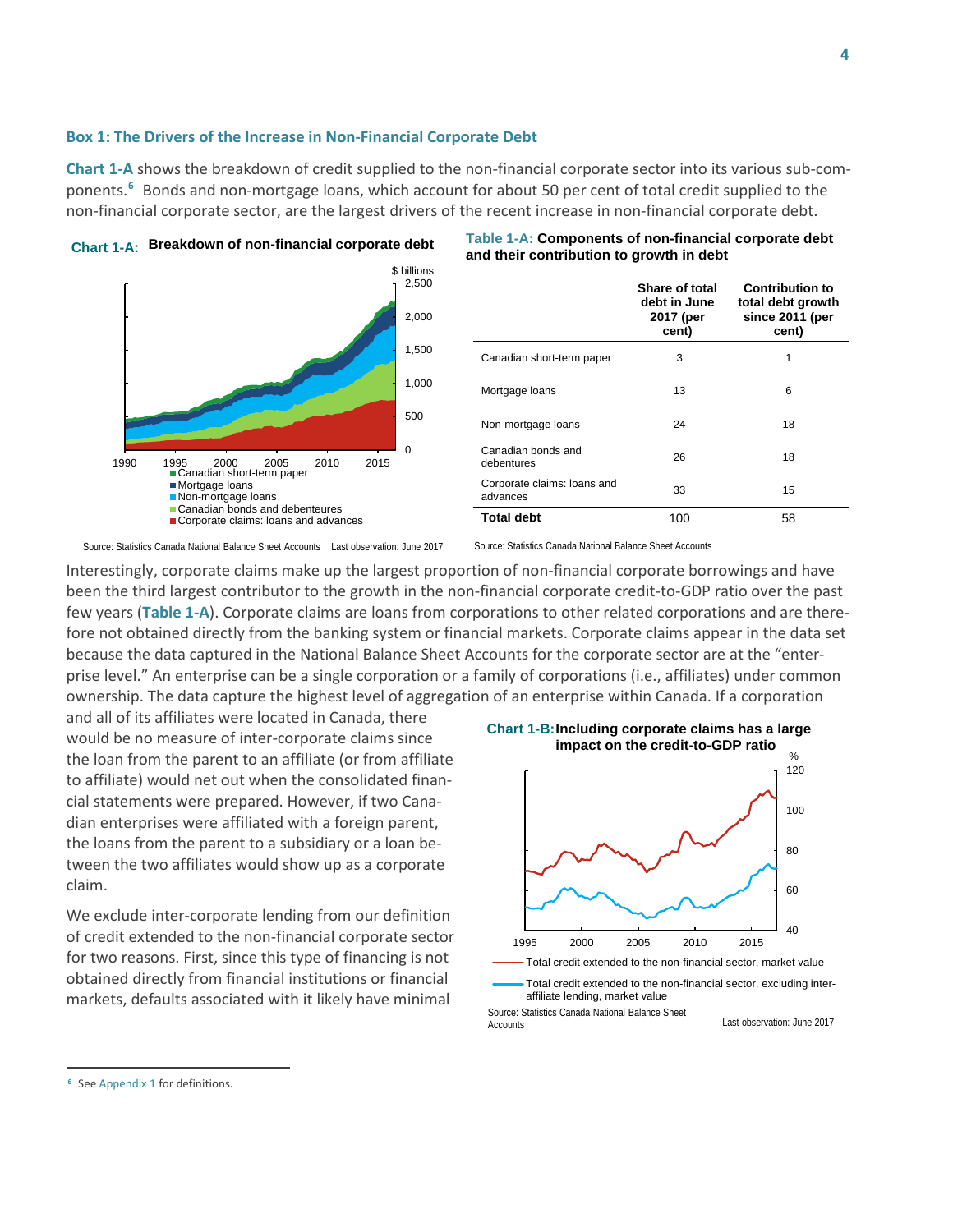financial stability implications.**[7](#page-6-0)** Second, a double counting of some debt may arise when two domestic subsidiaries with the same foreign parent lend to one another.**[8](#page-6-1)** Including inter-corporate loans has a large impact on the level of the ratio of non-financial corporate credit to GDP (**Chart 1-B**). Using our definition, the credit-to-GDP ratio is currently at 78 per cent, but it increases to 113 per cent if inter-affiliate lending is included. The manner in which inter-affiliate loans are treated matters for international comparisons. For instance, it is unclear that Canada would be in the group of countries with high corporate debt if corporate claims were treated uniformly across all countries. While excluding corporate claims significantly decreases the level of the ratio of non-financial corporate credit to GDP, it also modestly widens the gap from 5.6 to 7.6 percentage points.

## 3. The Credit-to-GDP Gap Suffers from a Number of Limitations

Although the credit-to-GDP gap remains in positive territory, suggesting vulnerabilities are present, this indicator has several limitations. First, the credit-to-GDP gap may fail to capture vulnerabilities that have been growing for an extended period. This is due to the mechanical nature of the computation of the trend. Indeed, if a series were to grow quickly, but the growth rate was relatively stable or declined slightly after several years, the estimated trend would begin to increase and eventually catch up with the underlying series. An example of this phenomenon is the gap presented for the household sector in **Chart 2**. This gap is close to zero, not because vulnerabilities in the household sector are low, but because the trend "has caught up" with the underlying series.

Second, the credit-to-GDP gap can mistakenly signal rising vulnerabilities when it is, in fact, capturing the realiza-

tion of a negative macroeconomic shock.**[9](#page-6-2)** Since the ratio compares a stock with a flow, the credit-to-GDP gap tends to be narrow when GDP growth is strong and wide when GDP growth is slow (Repullo and Saurina 2011). Sluggish GDP growth around the financial crisis or the oil price shock pushed the gap higher, as shown in **charts 1** to **3**. **[10](#page-6-3)** In these cases, the gap does not signal higher vulnerabilities to potential shocks, but simply reflects that a shock has materialized. To circumvent this issue, we use the Bank of Canada's measure of potential GDP as the denominator to remove cyclical macroeconomic shocks and create a "through-the-cycle" gap. This change results in a peak credit-to-GDP gap that is

 $\overline{a}$ 



Last observation: June 2017 Sources: Statistics Canada National Balance Sheet Accounts and Bank of Canada staff calculations

<span id="page-6-0"></span>**<sup>7</sup>** Although the parent and subsidiaries are usually separate legal entities, inter-corporate lending can lead to complexities for all related entities when one of the parties files for bankruptcy. Developments at Target Canada and Toys R US Canada are recent examples.

<span id="page-6-1"></span>**<sup>8</sup>** For instance, if one subsidiary (with a foreign parent) took a loan from a financial institution and then, in turn, loaned these proceeds to a related subsidiary, each loan would be included in the aggregate credit extended to non-financial institutions. The first loan would be recorded as a non-mortgage loan, while the second would be recorded as a corporate claim. If the parent company were located domestically, only the loan extended by the bank would be counted in the aggregate statistics.

<span id="page-6-2"></span>**<sup>9</sup>** Subsequent revisions of macroeconomic statistics could also be as large as the gap itself (Edge and Meisenzahl 2011).

<span id="page-6-3"></span><sup>&</sup>lt;sup>10</sup> In the early-warning literature, this is referred to as the post-crisis bias, whereby candidate leading indicators of crises tend to have a different behaviour after the crisis and take more or less time to revert back to pre-crisis levels. This is why the early-warning ability of an indicator should be assessed by discarding the post-crisis events.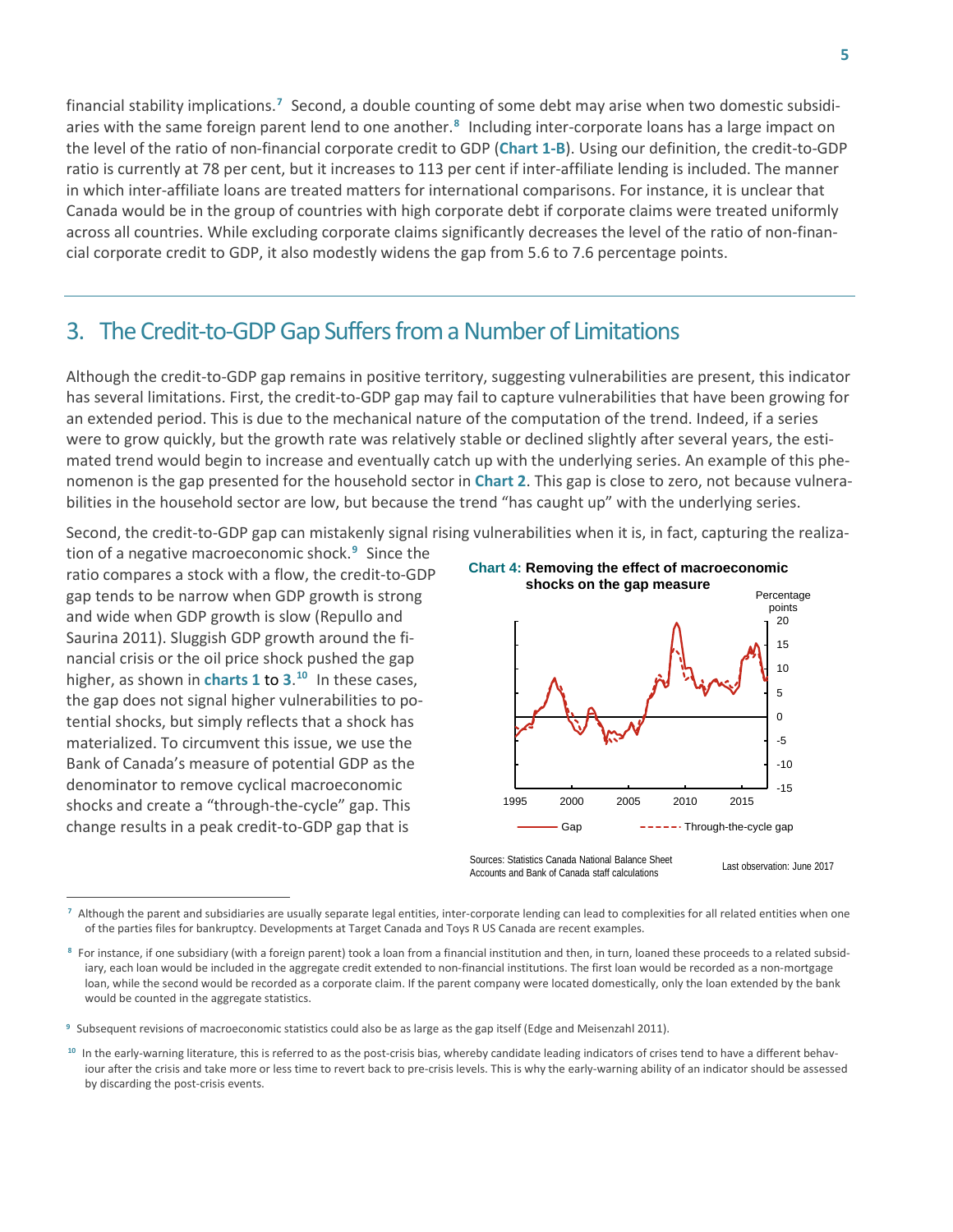about five percentage points narrower around the financial crisis and two percentage points narrower around the oil price shock (**Chart 4**).

Third, crises and vulnerabilities are arguably multi-dimensional. The uncertainty around the definition of financial crises affects the performance of early-warning indicators. In the context of a new chronology of financial crises in Europe, Lo Duca et al. (2017) show that the credit-to-GDP gap ranks 28th out of 31 indicators reviewed. The uncertainty around the definition of vulnerabilities also reduces the appeal for simple indicators like the credit-to-GDP gap. Univariate indicators of crises are more likely to miss a crisis or provide false alarms (i.e., signalling a crisis that fails to materialize). For instance, 74 per cent of the episodes with gaps above 10 per cent were not followed by a banking crisis. Looking at several indicators<sup>[11](#page-7-0)</sup> at the same time has provided better signals of rising vulnerabilities (e.g., Lo Duca and Peltonen 2013; Christensen and Li 2014; Aikman et al. 2015; Lo Duca et al. 2017; Duprey and Roberts 2017).

Fourth, the credit-to-GDP gap compares only the level of debt with the level of income and does not compare debt with other items, such as the market value of equity, which incorporates market participants' views regarding the future prospects for the corporate sector. **[12](#page-7-1)** Although the credit-to-GDP ratio is close to a historical high, the market-based debt-to-equity ratio is below its historical average, suggesting that market-based leverage is low (**Chart 5**). Whether this marketbased measure of leverage will remain low depends importantly on the sustainability of equity valuations.

 $\overline{a}$ 



Sources: Statistics Canada National Balance Sheet Accounts and Bank of Canada staff calculations, market value Last observation: June 2017

<span id="page-7-0"></span>**<sup>11</sup>** Detken et al. (2014) show that the residential property price-to-income ratio, residential and commercial property price gaps, the debt-service-to-income ratio for households or broad monetary aggregates are also good predictors of crises. Similarly, for the reliance of non-deposit liabilities for bank funding, see Hahm, Shin and Shin (2013) or the value of real asset prices, see Borio and Drehmann (2009). Drehmann and Juselius (2012) argue that the broader debt-service-to-income ratio (including both households and non-financial corporations) is a good predictor of crises. This ratio is difficult to measure accurately since the maturity structure and borrowing rates associated with debt are not publicly available.

<span id="page-7-1"></span>**<sup>12</sup>** More broadly, a full vulnerability assessment of the non-financial corporate sector should include indicators of debt serviceability, information from market participants, market-based indicators of default, the maturity structure of the underlying debt, the amount of liquid assets a firm possesses and knowledge of how the debt proceeds are being used (e.g., to finance new productive assets or for stock buybacks).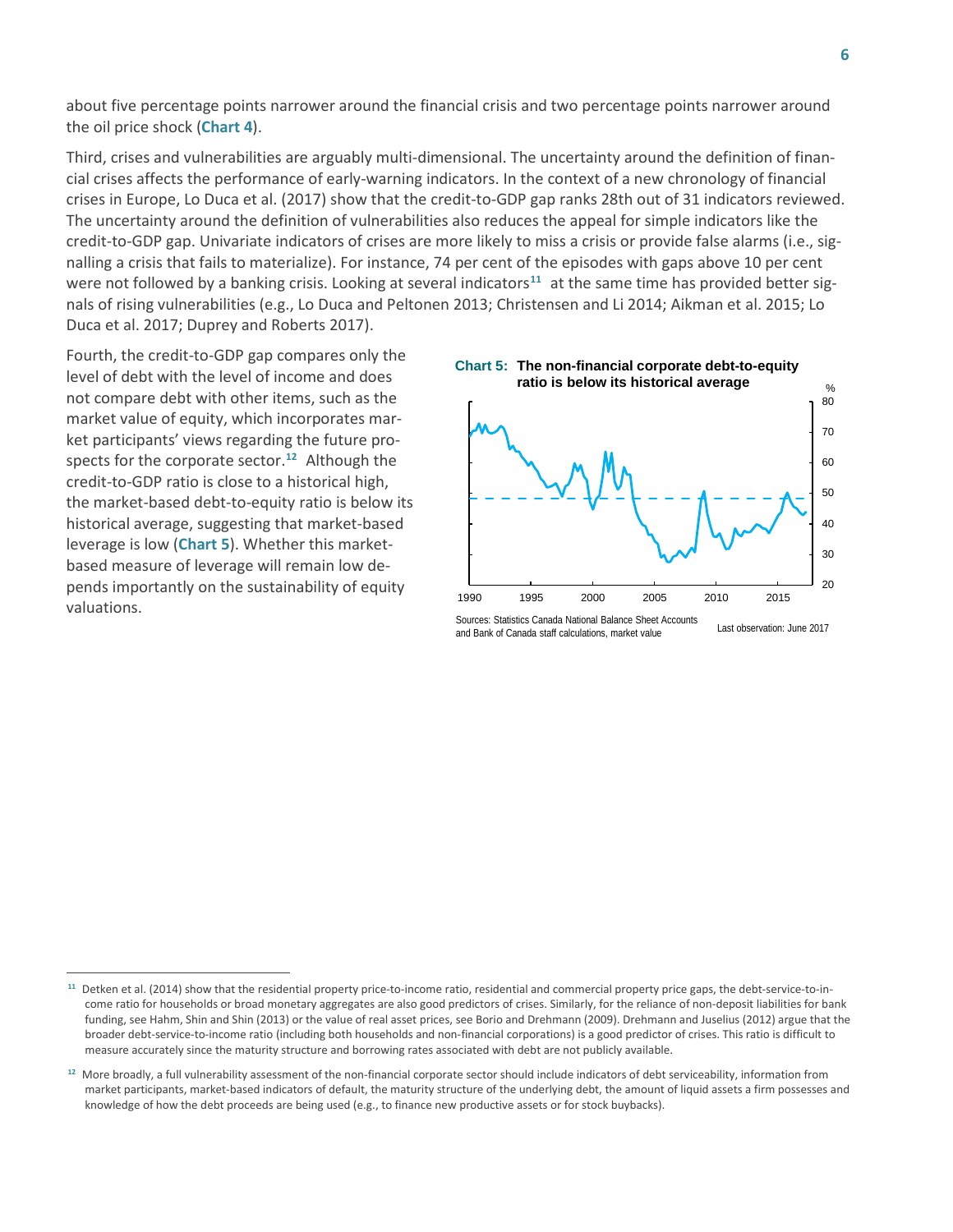## Appendix 1

## Table A1: Sub-Components of Non-Financial Corporate Sector Liabilities

| <b>Borrowing category</b>                                                           | Description <sup>1</sup>                                                                             |  |
|-------------------------------------------------------------------------------------|------------------------------------------------------------------------------------------------------|--|
| Canadian short-term paper                                                           | Consists of marketable, short-term notes (original term to maturity of one year or less). These      |  |
|                                                                                     | are issued by a variety of non-financial corporations, usually at a discount, bearing no coupons     |  |
|                                                                                     | and are often called commercial paper. Bankers' acceptances are also included as a form of           |  |
|                                                                                     | short-term paper. They are considered the liability of the original issuer, not the guarantor bank.  |  |
| Mortgage loans                                                                      | Include mortgage loans and agreements of sale secured by real property. First, second and third      |  |
|                                                                                     | mortgages are included. Mortgages are characterized by blended repayments, usually monthly,          |  |
|                                                                                     | of mortgage principal and interest. No distinction is made between mortgages privately placed        |  |
|                                                                                     | and issues sold in the market.                                                                       |  |
| Non-mortgage loans                                                                  | Include loans, overdrafts, instalment loans and securities repurchase agreements booked in Can-      |  |
|                                                                                     | ada by Canadian chartered banks. Financing by means of financial leases may also be classified as    |  |
|                                                                                     | loans, depending on the terms of the lease. Loans may be in Canadian or foreign currency, but        |  |
|                                                                                     | values are expressed in Canadian dollars for purposes of the financial accounts. Loans to domes-     |  |
|                                                                                     | tic sectors by foreign banks (that is, banks having no Canadian charter and operating outside Can-   |  |
|                                                                                     | ada) or by foreign branches, agencies and subsidiaries of Canadian chartered banks, are also in-     |  |
|                                                                                     | cluded in the loans category.                                                                        |  |
| Canadian bonds and deben-                                                           | Consist largely of bonds and debentures issued by Canadian corporations. By definition, they are     |  |
| tures                                                                               | issued with an original term to maturity of more than one year and may be denominated in Ca-         |  |
|                                                                                     | nadian or foreign currency.                                                                          |  |
| Corporate claims: loans and                                                         | Loans and advances to corporate affiliates are classified as corporate claims within the loans cat-  |  |
| advances                                                                            | egory. Corporate claims are loans, advances and issues of debt between associated corporations;      |  |
|                                                                                     | on the asset side, they also include investments in shares between associated corporations. An       |  |
|                                                                                     | affiliated entity is a business entity that is owned between 10 and 100 per cent by another busi-    |  |
|                                                                                     | ness entity. Depending on the level of ownership, affiliates are defined as associates, subsidiaries |  |
|                                                                                     | or branches.                                                                                         |  |
| From Statistics Canada, User Guide: Canadian System of Macroeconomic Accounts<br>1. |                                                                                                      |  |